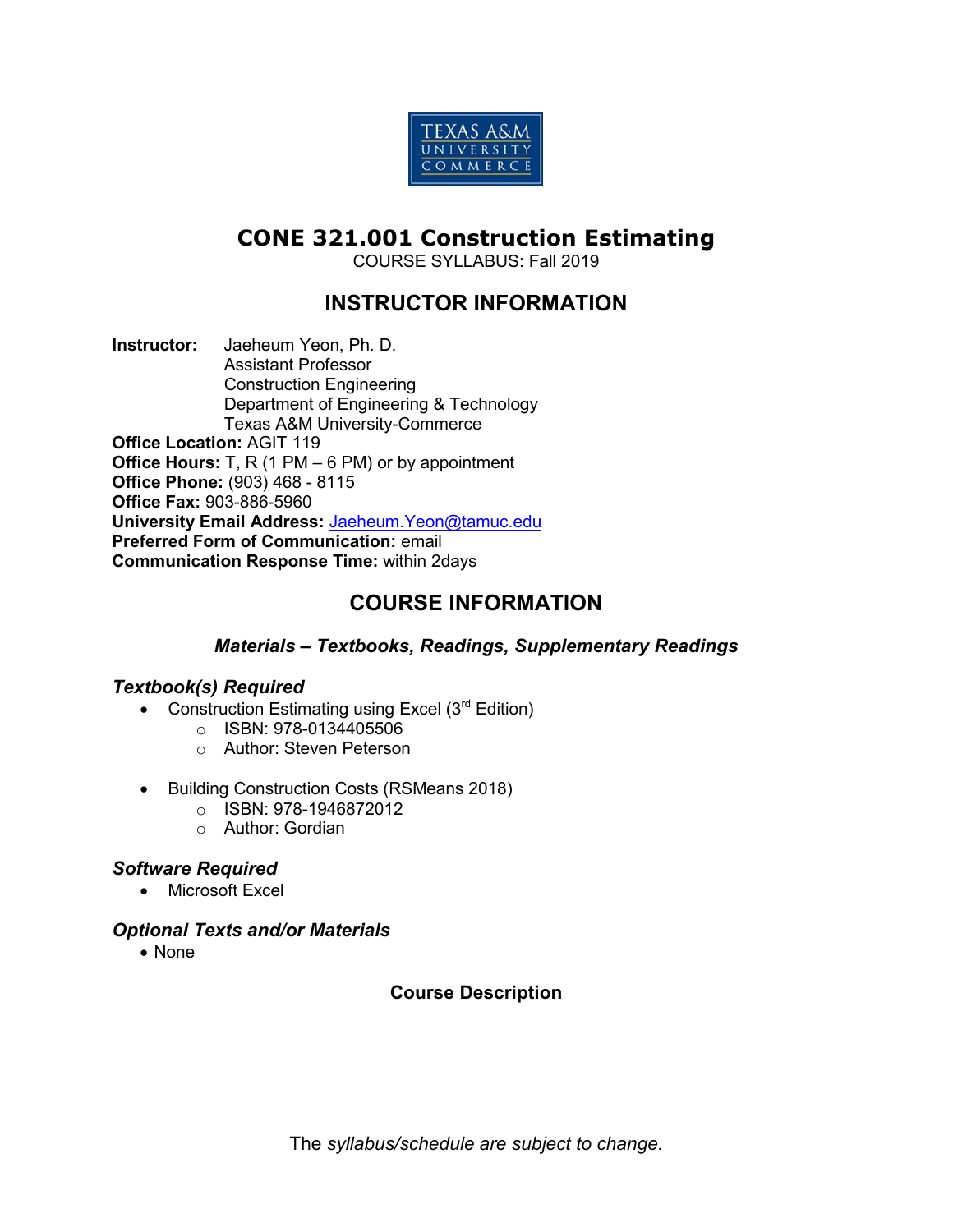This course is a study of the principles and application of construction estimation, including quantity takeoff; pricing of materials; and classification of work, labor, overhead, specifications, bid procedures, and project scheduling. Students will be introduced to computerized estimation and scheduling software.

Prerequisites: Lvl U CONE 221 Min Grade C and (Lvl U ENGR 207 Min Grade C or Lvl U ENGR 2308 Min Grade C)

# **Student Learning Outcomes**

Upon successful completion of this course, students will be able to:

- 1. Compute the Work Breakdown Structure of a construction project, dividing it into manageable building components.
- 2. Select the appropriate cost data associated with each building component from historical cost indexes.
- 3. Use software to estimate the cost of a construction project.
- 4. Write a technical report as a bid package and give a professional presentation as a team.

# **COURSE REQUIREMENTS**

# *Minimal Technical Skills Needed*

- Prerequisites: MATH 142, or concurrent enrollment
- Students must be able to access the Internet, use the D2L learning management system, and use Microsoft Office tools (Word, Excel, PowerPoint).

# *Instructional Methods*

This course is an enhanced course. This means course materials and lecture notes will be provided via a course website on D2L. All announcements will be posted on the course website as well. Assignments will be asked to be submitted in class or on the course website. Students' grades for assignments and exams will be indicated on the submitted papers if available and on the course website.

# *Student Responsibilities or Tips for Success in the Course*

To be successful in this class, the student must:

- Attend all classes
- Arrive for class on time (late arrival will count as an absence)
- Actively participate in class work and discussions
- Regularly log into the course website
- Perform research and homework supporting class learning objectives
- Participate as both an individual and as a team member on projects
- Prepare and provide presentations for research and/or projects

# **GRADING**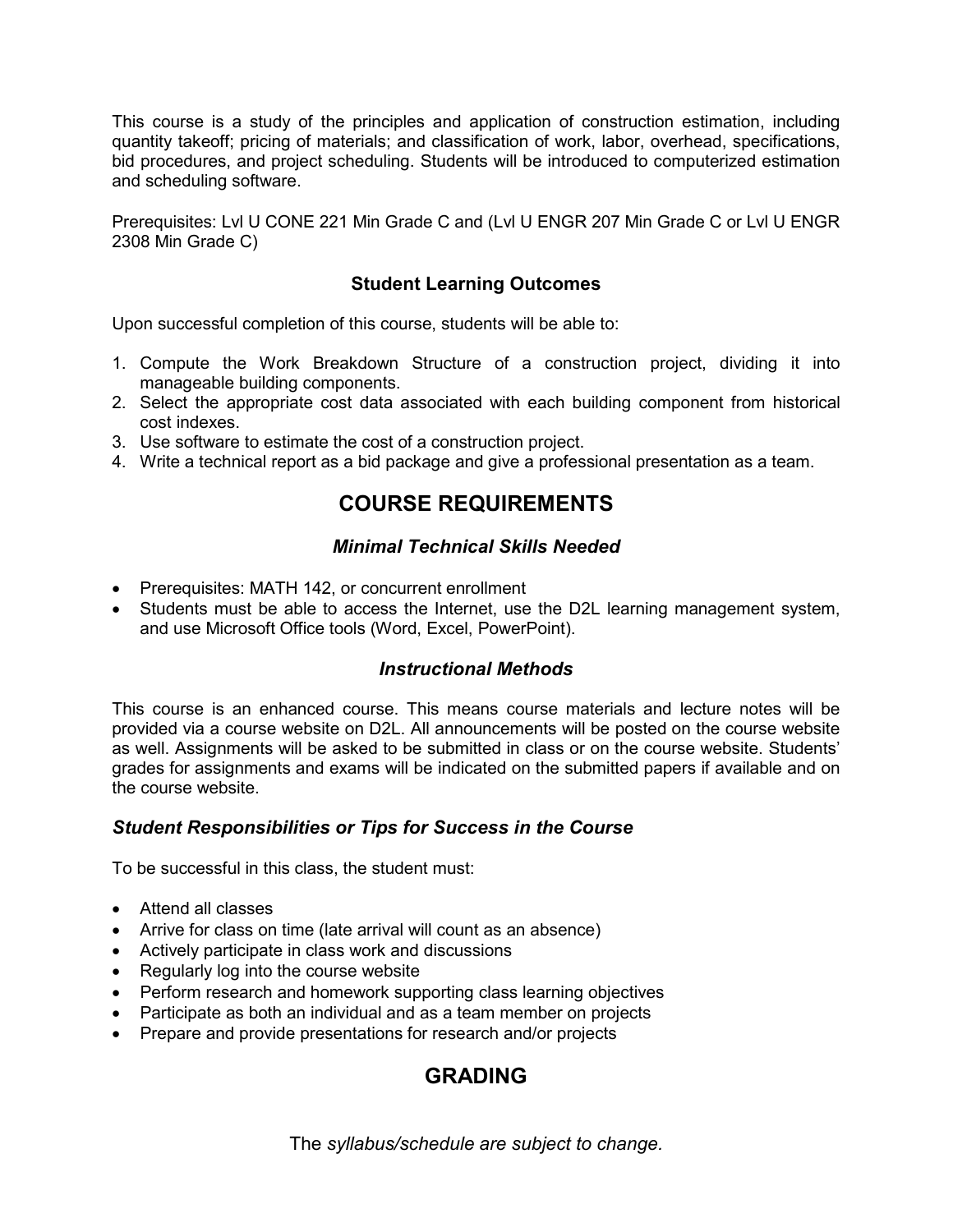Final grades in this course will be based on the following scale:

 $A = 90\% - 100\%$  $B = 80\% - 89\%$  $C = 70\% - 79\%$  $D = 60\% - 69\%$  $F = 59\%$  or Below

# *Assessments*

Student's final grade will be assessed based on the following:

- 1. Attendance: 10%
- 2. Assignments: 20%
- 3. Team Project: 20 %
- 4. Midterm: 20%
- 5. Final Exam (Final Report + Final Presentation): 30%

# *TECHNOLOGY REQUIREMENTS*

#### **Browser support**

D2L is committed to performing key application testing when new browser versions are released. New and updated functionality is also tested against the latest version of supported browsers. However, due to the frequency of some browser releases, D2L cannot guarantee that each browser version will perform as expected. If you encounter any issues with any of the browser versions listed in the tables below, contact D2L Support, who will determine the best course of action for resolution. Reported issues are prioritized by supported browsers and then maintenance browsers.

Supported browsers are the latest or most recent browser versions that are tested against new versions of D2L products. Customers can report problems and receive support for issues. For an optimal experience, D2L recommends using supported browsers with D2L products.

Maintenance browsers are older browser versions that are not tested extensively against new versions of D2L products. Customers can still report problems and receive support for critical issues; however, D2L does not guarantee all issues will be addressed. A maintenance browser becomes officially unsupported after one year.

Note the following:

- Ensure that your browser has JavaScript and Cookies enabled.
- For desktop systems, you must have Adobe Flash Player 10.1 or greater.
- The Brightspace Support features are now optimized for production environments when using the Google Chrome browser, Apple Safari browser, Microsoft Edge browser, Microsoft Internet Explorer browser, and Mozilla Firefox browsers.

# **Desktop Support**

| <b>Browser</b> | Supported Browser Version(s) Maintenance Browser Version(s) |
|----------------|-------------------------------------------------------------|
|----------------|-------------------------------------------------------------|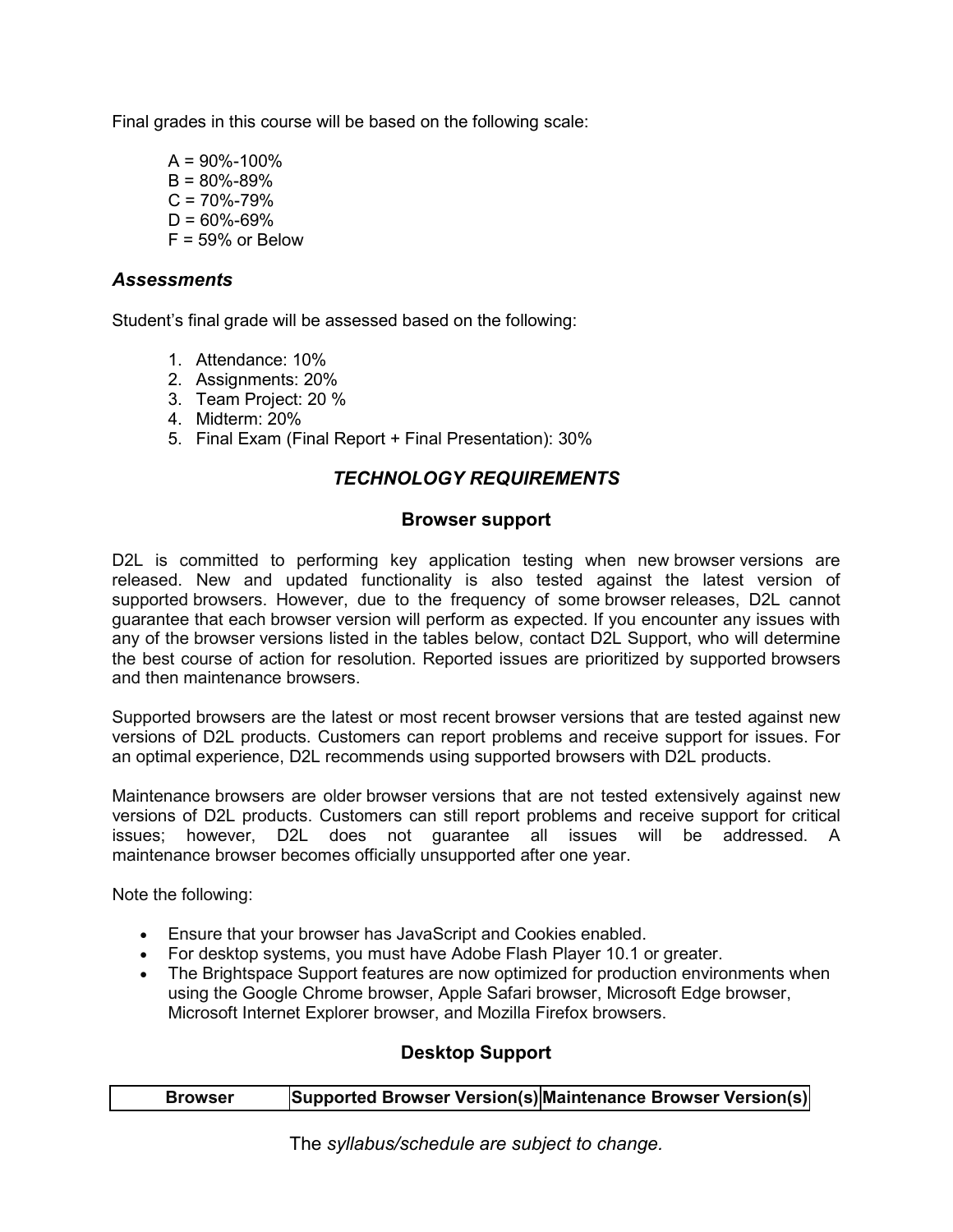| <b>Browser</b>                                      |             | Supported Browser Version(s) Maintenance Browser Version(s) |
|-----------------------------------------------------|-------------|-------------------------------------------------------------|
| Microsoft <sup>®</sup> Edge                         | Latest      | N/A                                                         |
| Microsoft <sup>®</sup> Internet<br><b>Explorer®</b> | N/A         | 11                                                          |
| Mozilla <sup>®</sup> Firefox <sup>®</sup>           | Latest, ESR | N/A                                                         |
| Google® Chrome™                                     | Latest      | N/A                                                         |
| Apple® Safari®                                      | _atest      | N/A                                                         |

# **Tablet and Mobile Support**

| <b>Device</b> | <b>Operating</b><br><b>System</b> | <b>Browser</b>              | <b>Supported Browser Version(s)</b>                                                                                                                                                                                                                                                                                                                                                               |
|---------------|-----------------------------------|-----------------------------|---------------------------------------------------------------------------------------------------------------------------------------------------------------------------------------------------------------------------------------------------------------------------------------------------------------------------------------------------------------------------------------------------|
| Android™      | Android 4.4+                      | Chrome                      | Latest                                                                                                                                                                                                                                                                                                                                                                                            |
| Apple         | $iOS^{\circledR}$                 | Safari,<br>Chrome           | The current major version of iOS<br>(the latest minor or point release<br>of that major version) and the<br>previous major version of iOS (the<br>latest minor or point release of<br>that major version). For example,<br>as of June 7, 2017, D2L supports<br>iOS 10.3.2 and iOS 9.3.5, but not<br>iOS 10.2.1, 9.0.2, or any other<br>version.<br>Chrome: Latest version for the<br>iOS browser. |
| Windows       | Windows 10                        | Edge,<br>Chrome,<br>Firefox | Latest of all browsers, and Firefox<br>ESR.                                                                                                                                                                                                                                                                                                                                                       |

- You will need regular access to a computer with a broadband Internet connection. The minimum computer requirements are:
	- o 512 MB of RAM, 1 GB or more preferred
	- o Broadband connection required courses are heavily video intensive
	- o Video display capable of high-color 16-bit display 1024 x 768 or higher resolution
- You must have a:
	- $\circ$  Sound card, which is usually integrated into your desktop or laptop computer
	- o Speakers or headphones.
	- o \*For courses utilizing video-conferencing tools and/or an online proctoring solution, a webcam and microphone are required.
- Both versions of Java (32 bit and 64 bit) must be installed and up to date on your machine. At a minimum Java 7, update 51, is required to support the learning management system. The most current version of Java can be downloaded at: JAVA web site <http://www.java.com/en/download/manual.jsp>
- Current anti-virus software must be installed and kept up to date.

Running the browser check will ensure your internet browser is supported.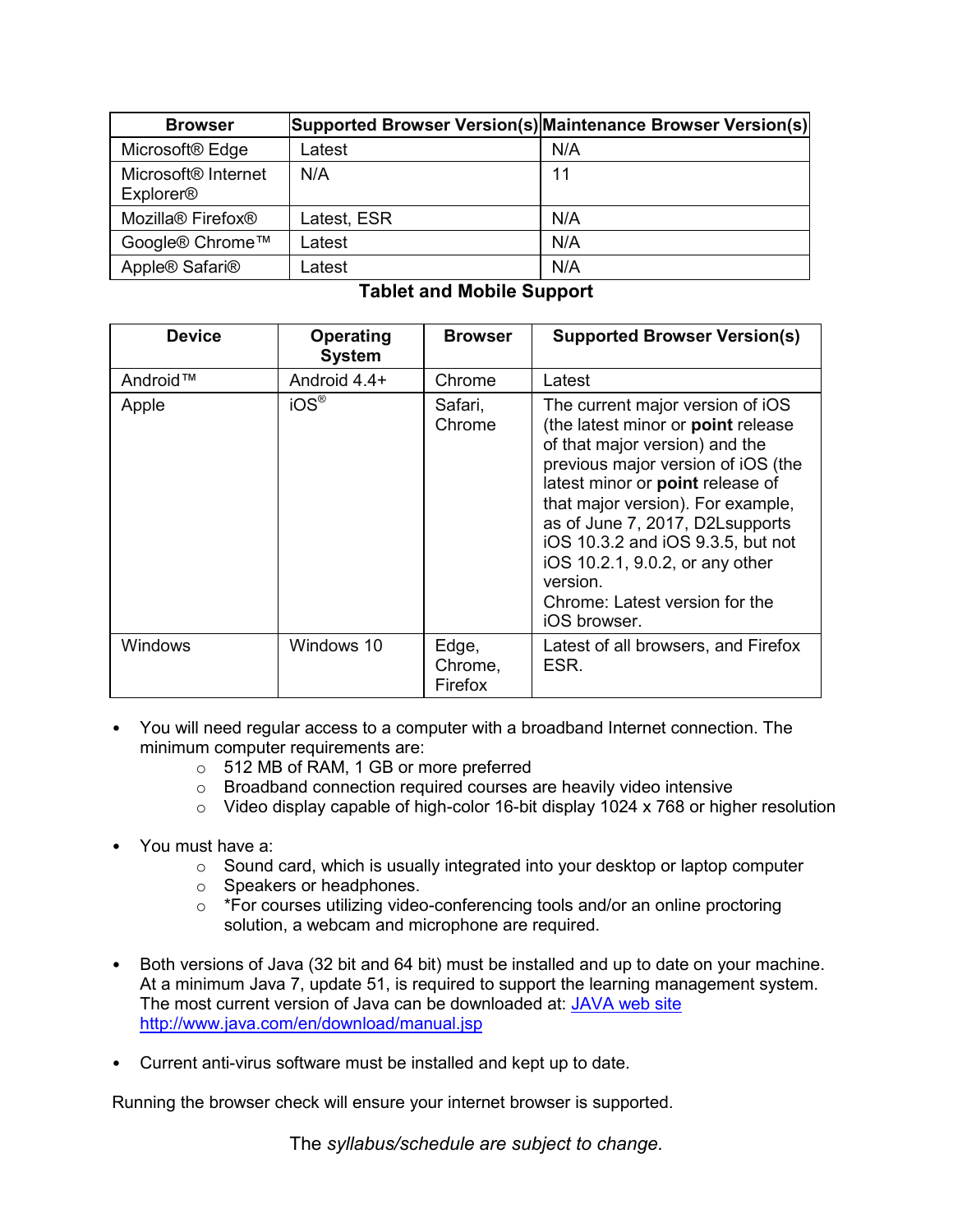Pop-ups are allowed. JavaScript is enabled. Cookies are enabled.

- You will need some additional free software (plug-ins) for enhanced web browsing. Ensure that you download the free versions of the following software:
	- o [Adobe Reader https://get.adobe.com/reader/](https://get.adobe.com/reader/)
	- o [Adobe Flash Player](https://get.adobe.com/flashplayer/) *(version 17 or later)* <https://get.adobe.com/flashplayer/>
	- o [Adobe Shockwave Player https://get.adobe.com/shockwave/](https://get.adobe.com/shockwave/)
	- o [Apple Quick Time http://www.apple.com/quicktime/download/](http://www.apple.com/quicktime/download/)
- At a minimum, you must have Microsoft Office 2013, 2010, 2007 or Open Office. Microsoft Office is the standard office productivity software utilized by faculty, students, and staff. Microsoft Word is the standard word processing software, Microsoft Excel is the standard spreadsheet software, and Microsoft PowerPoint is the standard presentation software. Copying and pasting, along with attaching/uploading documents for assignment submission, will also be required. If you do not have Microsoft Office, you can check with the bookstore to see if they have any student copies.

# *ACCESS AND NAVIGATION*

You will need your campus-wide ID (CWID) and password to log into the course. If you do not know your CWID or have forgotten your password, contact the Center for IT Excellence (CITE) at 903.468.6000 or [helpdesk@tamuc.edu](mailto:helpdesk@tamuc.edu)**.**

**Note:** Personal computer and internet connection problems do not excuse the requirement to complete all course work in a timely and satisfactory manner. Each student needs to have a backup method to deal with these inevitable problems. These methods might include the availability of a backup PC at home or work, the temporary use of a computer at a friend's home, the local library, office service companies, Starbucks, a TAMUC campus open computer lab, etc.

# *COMMUNICATION AND SUPPORT*

# **Brightspace Support**

#### *Need Help?*

#### **Student Support**

If you have any questions or are having difficulties with the course material, please contact your Instructor.

#### **Technical Support**

If you are having technical difficulty with any part of Brightspace, please contact Brightspace Technical Support at 1-877-325-7778 or click on the **Live Chat** or click on the words "click here**"** to submit an issue via email.

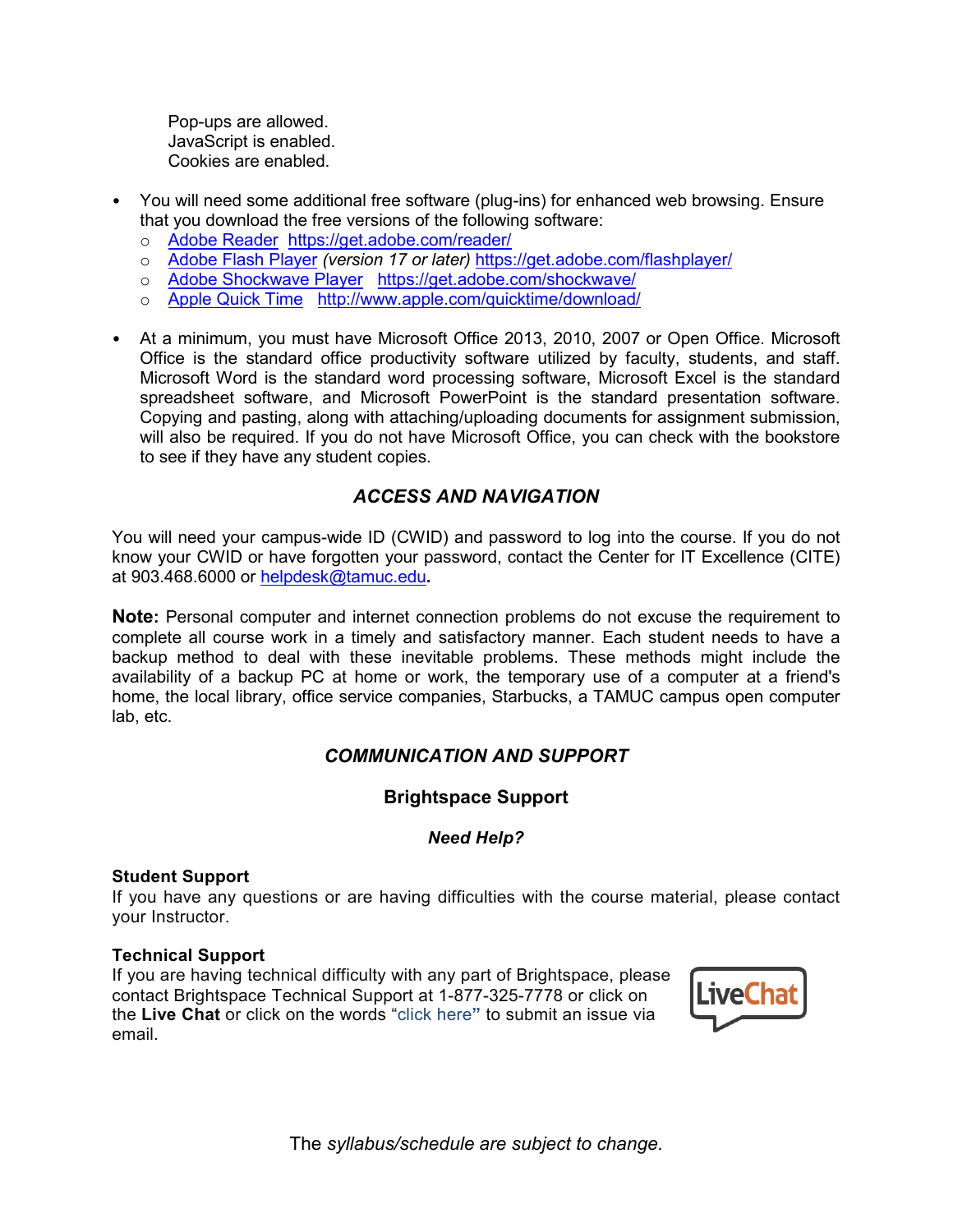#### **System Maintenance**

Please note that on the 4th Sunday of each month there will be System Maintenance which means the system will not be available 12 pm-6 am CST.

#### **Interaction with Instructor Statement**

Preferred communication and response time to communication, as well as office hours are identified in the paragraphs above in this syllabus.

#### *COURSE AND UNIVERSITY PROCEDURES/POLICIES*

#### **Course Specific Procedures/Policies**

Attendance/Lateness, Late Work, Missed Exams and Quizzes are identified in the paragraphs above in this syllabus.

#### **Syllabus Change Policy**

The syllabus is a guide. Circumstances and events, such as student progress, may make it necessary for the instructor to modify the syllabus during the semester. Any changes made to the syllabus will be announced in advance.

#### *University Specific Procedures*

#### **Student Conduct**

All students enrolled at the University shall follow the tenets of common decency and acceptable behavior conducive to a positive learning environment. The Code of Student Conduct is described in detail in the [Student Guidebook.](http://www.tamuc.edu/Admissions/oneStopShop/undergraduateAdmissions/studentGuidebook.aspx)

[http://www.tamuc.edu/Admissions/oneStopShop/undergraduateAdmissions/studentGuidebook.a](http://www.tamuc.edu/Admissions/oneStopShop/undergraduateAdmissions/studentGuidebook.aspx) [spx](http://www.tamuc.edu/Admissions/oneStopShop/undergraduateAdmissions/studentGuidebook.aspx)

Students should also consult the Rules of Netiquette for more information regarding how to interact with students in an online forum: [Netiquette](http://www.albion.com/netiquette/corerules.html) <http://www.albion.com/netiquette/corerules.html>

#### **TAMUC Attendance**

For more information about the attendance policy please visit the [Attendance](http://www.tamuc.edu/admissions/registrar/generalInformation/attendance.aspx) webpage and [Procedure 13.99.99.R0.01.](http://www.tamuc.edu/aboutUs/policiesProceduresStandardsStatements/rulesProcedures/13students/academic/13.99.99.R0.01.pdf) <http://www.tamuc.edu/admissions/registrar/generalInformation/attendance.aspx>

[http://www.tamuc.edu/aboutUs/policiesProceduresStandardsStatements/rulesProcedures/13stu](http://www.tamuc.edu/aboutUs/policiesProceduresStandardsStatements/rulesProcedures/13students/academic/13.99.99.R0.01.pdf) [dents/academic/13.99.99.R0.01.pdf](http://www.tamuc.edu/aboutUs/policiesProceduresStandardsStatements/rulesProcedures/13students/academic/13.99.99.R0.01.pdf)

#### **Academic Integrity**

Students at Texas A&M University-Commerce are expected to maintain high standards of integrity and honesty in all of their scholastic work. For more details and the definition of academic dishonesty see the following procedures:

[Undergraduate Academic Dishonesty 13.99.99.R0.03](http://www.tamuc.edu/aboutUs/policiesProceduresStandardsStatements/rulesProcedures/13students/undergraduates/13.99.99.R0.03UndergraduateAcademicDishonesty.pdf)

[http://www.tamuc.edu/aboutUs/policiesProceduresStandardsStatements/rulesProcedures/13stu](http://www.tamuc.edu/aboutUs/policiesProceduresStandardsStatements/rulesProcedures/13students/undergraduates/13.99.99.R0.03UndergraduateAcademicDishonesty.pdf) [dents/undergraduates/13.99.99.R0.03UndergraduateAcademicDishonesty.pdf](http://www.tamuc.edu/aboutUs/policiesProceduresStandardsStatements/rulesProcedures/13students/undergraduates/13.99.99.R0.03UndergraduateAcademicDishonesty.pdf)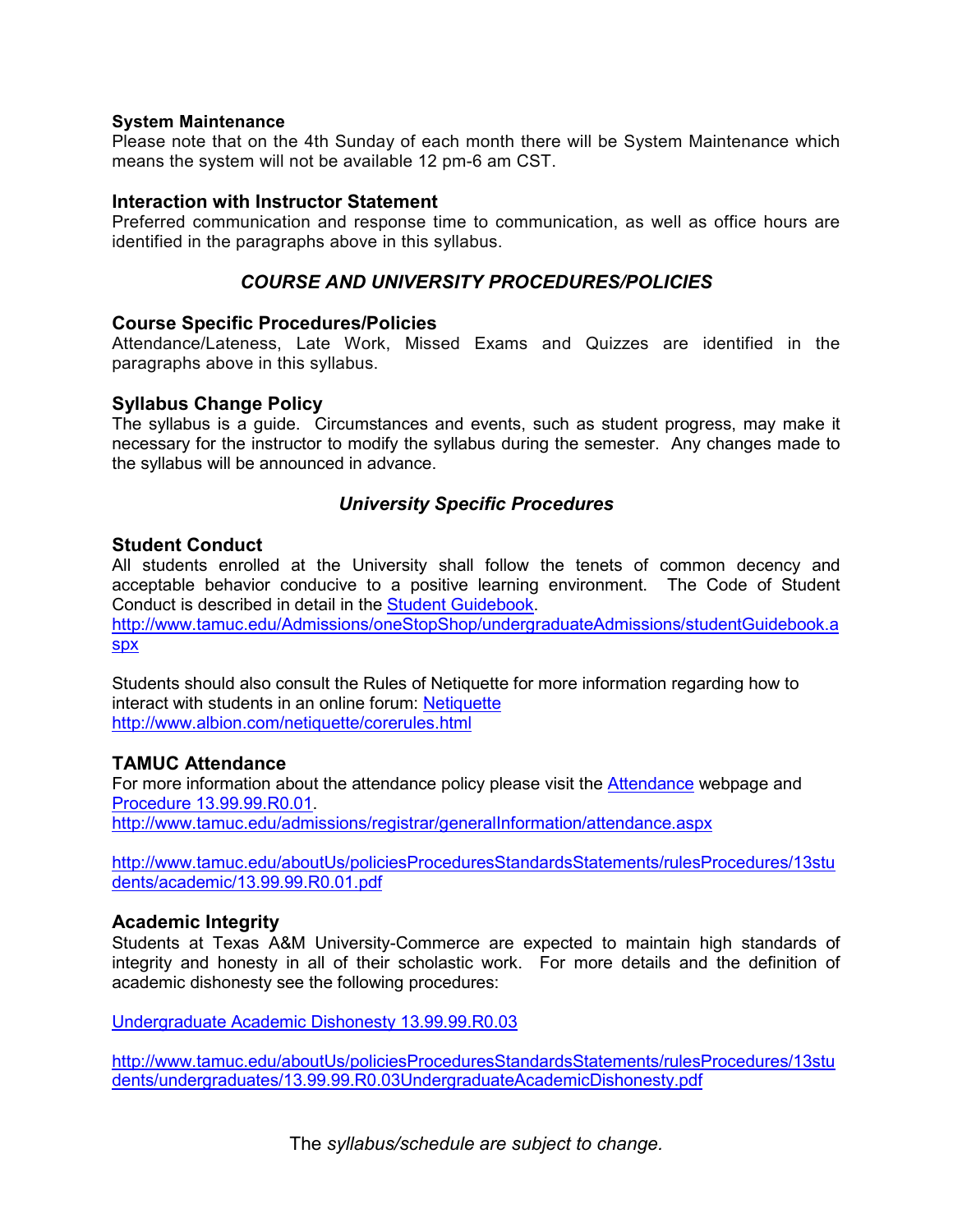[Graduate Student Academic Dishonesty 13.99.99.R0.10](http://www.tamuc.edu/aboutUs/policiesProceduresStandardsStatements/rulesProcedures/13students/graduate/13.99.99.R0.10GraduateStudentAcademicDishonesty.pdf)

[http://www.tamuc.edu/aboutUs/policiesProceduresStandardsStatements/rulesProcedures/13stu](http://www.tamuc.edu/aboutUs/policiesProceduresStandardsStatements/rulesProcedures/13students/graduate/13.99.99.R0.10GraduateStudentAcademicDishonesty.pdf) [dents/graduate/13.99.99.R0.10GraduateStudentAcademicDishonesty.pdf](http://www.tamuc.edu/aboutUs/policiesProceduresStandardsStatements/rulesProcedures/13students/graduate/13.99.99.R0.10GraduateStudentAcademicDishonesty.pdf)

#### *ADA Statement*

#### **Students with Disabilities**

The Americans with Disabilities Act (ADA) is a federal anti-discrimination statute that provides comprehensive civil rights protection for persons with disabilities. Among other things, this legislation requires that all students with disabilities be guaranteed a learning environment that provides for reasonable accommodation of their disabilities. If you have a disability requiring an accommodation, please contact:

#### **Office of Student Disability Resources and Services**

Texas A&M University-Commerce Gee Library- Room 162 Phone (903) 886-5150 or (903) 886-5835 Fax (903) 468-8148 Email: [studentdisabilityservices@tamuc.edu](mailto:studentdisabilityservices@tamuc.edu) Website: [Office of Student Disability Resources and Services](http://www.tamuc.edu/campusLife/campusServices/studentDisabilityResourcesAndServices/) <http://www.tamuc.edu/campusLife/campusServices/studentDisabilityResourcesAndServices/>

#### **Nondiscrimination Notice**

Texas A&M University-Commerce will comply in the classroom, and in online courses, with all federal and state laws prohibiting discrimination and related retaliation on the basis of race, color, religion, sex, national origin, disability, age, genetic information or veteran status. Further, an environment free from discrimination on the basis of sexual orientation, gender identity, or gender expression will be maintained.

#### *Campus Concealed Carry Statement*

Texas Senate Bill - 11 (Government Code 411.2031, et al.) authorizes the carrying of a concealed handgun in Texas A&M University-Commerce buildings only by persons who have been issued and are in possession of a Texas License to Carry a Handgun. Qualified law enforcement officers or those who are otherwise authorized to carry a concealed handgun in the State of Texas are also permitted to do so. Pursuant to Penal Code (PC) 46.035 and A&M-Commerce Rule 34.06.02.R1, license holders may not carry a concealed handgun in restricted locations.

For a list of locations, please refer to the [Carrying Concealed Handguns On Campus](http://www.tamuc.edu/aboutUs/policiesProceduresStandardsStatements/rulesProcedures/34SafetyOfEmployeesAndStudents/34.06.02.R1.pdf) document and/or consult your event organizer.

Web url:

[http://www.tamuc.edu/aboutUs/policiesProceduresStandardsStatements/rulesProcedures/34Saf](http://www.tamuc.edu/aboutUs/policiesProceduresStandardsStatements/rulesProcedures/34SafetyOfEmployeesAndStudents/34.06.02.R1.pdf) [etyOfEmployeesAndStudents/34.06.02.R1.pdf](http://www.tamuc.edu/aboutUs/policiesProceduresStandardsStatements/rulesProcedures/34SafetyOfEmployeesAndStudents/34.06.02.R1.pdf)

Pursuant to PC 46.035, the open carrying of handguns is prohibited on all A&M-Commerce campuses. Report violations to the University Police Department at 903-886-5868 or 9-1-1.